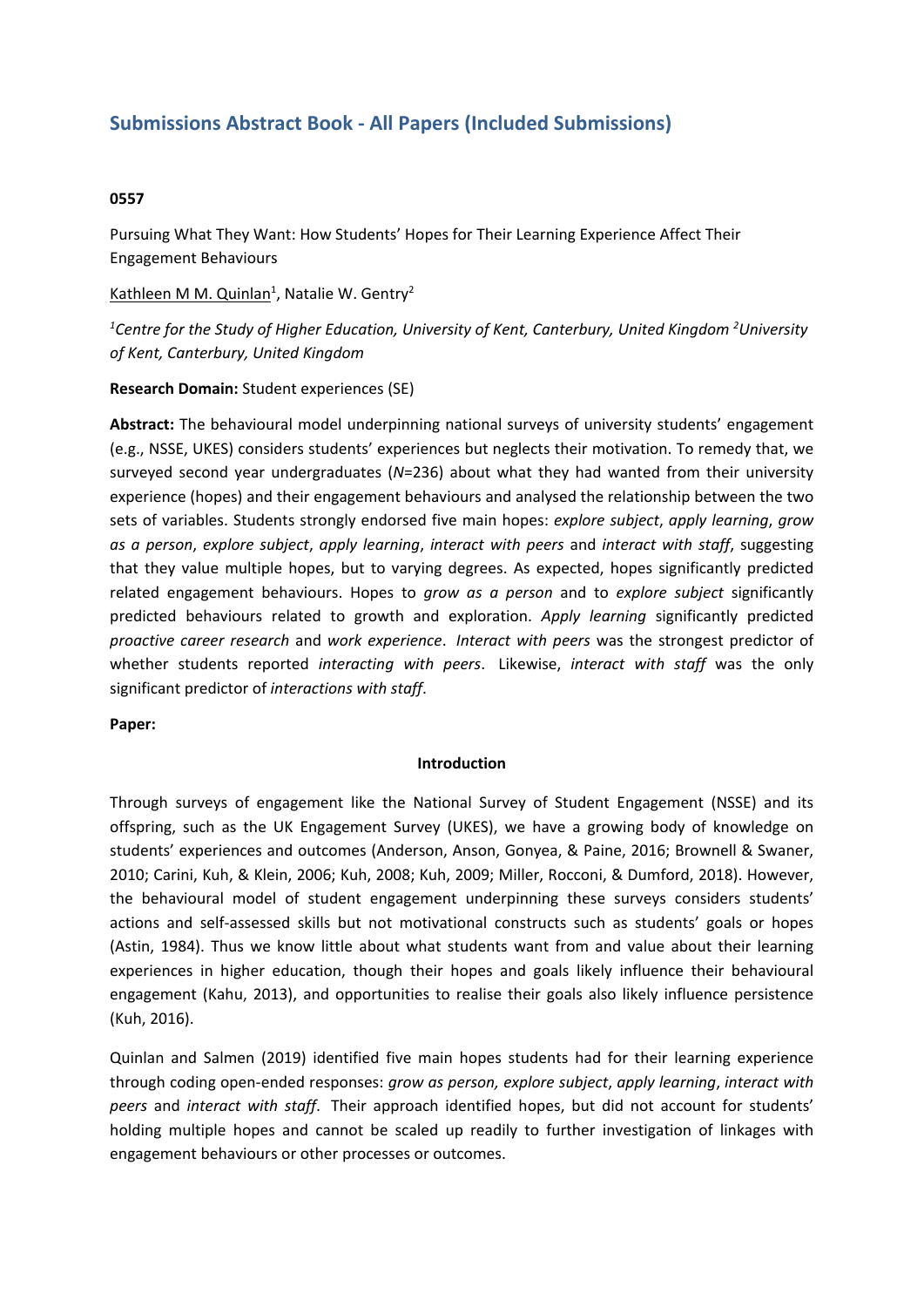# **Research Aims and Questions**

We aimed to develop <sup>a</sup> quantitative tool with Likert-scale type items for measuring Quinlan and Salmen's (2019) five hopes. We then asked: do students' hopes for their university learning experience predict their engagement behaviours? We expected that their hopes would be aligned with related engagement behaviours.

### **Method**

Second year undergraduate psychology students completed an online survey (*N*=236; 189 female). On the survey, students rated 15 hope-related items on <sup>a</sup> five point scale (1=unimportant; 5 very important). On <sup>a</sup> Principal Components Analysis, the newly developed items grouped into Quinlan and Salmen's (2019) five dimensions and reliability of the new scales was good (Table 1). Students also rated six engagement behaviours on <sup>a</sup> five point scale (1= strongly disagree; 5=strongly agree) (3 items each scale, Table 2). Students indicated their gender, ethnicity, age, whether they were first generation in family to study at university, and domicile (UK/EU or overseas students). We calculated descriptive statistics, correlation analyses and regression analyses.

### **Results and Discussion**

Mean scores were high on all five hopes, suggesting that all of them are important to students and that students hold multiple hopes simultaneously. *Explore subject*, *apply learning* and *grow as <sup>a</sup> person* were notably higher than *interact with peers* and *interact with staff*. In terms of engagement, students were most likely to report an *opening of interests* and least likely to endorse *interactions with staff*. There were significant differences between male and female students on all of the hopes and most of the engagement variables (Table 3). There were no significant differences on race or first generation status. There were significant correlations amongst the hopes (Table 4) and amongst the engagement behaviours (Table 5).

Hierarchical regression analyses showed that hopes predicted related engagement behaviours, as expected (Table 6). Specifically, hopes to *grow as <sup>a</sup> person* and to *explore subject* significantly predicted *opening of interest*, an outcome that is consistent with growth and exploration. As expected, *apply learning* significantly predicted *proactive career research* and *work experience*. The hope to *interact with peers* was the strongest predictor of whether students reported *interacting with peers*, although *explore subject* and *apply learning* also predicted that behaviour. A hope to *interact with staff* was the only significant predicator of *interactions with staff*. *Interact with staff* also was the only significant predictor of *talked with professionals*, although we expected *apply learning* would also predict it insofar as it was about career applications. As *interactions with staff* and *talked with professionals* were highly correlated behaviours, it may be that second year students do not clearly differentiate teaching staff from professionals in the field beyond HE.

# **Conclusion**

This study makes an important empirical contribution by demonstrating that students' hopes are related to what they engage in during HE. Methodologically, the new scales for measuring students' hopes contribute to supporting further research on the effects of hopes on students' engagement behaviours and other educational processes and outcomes. Conceptually, the study contributes to <sup>a</sup>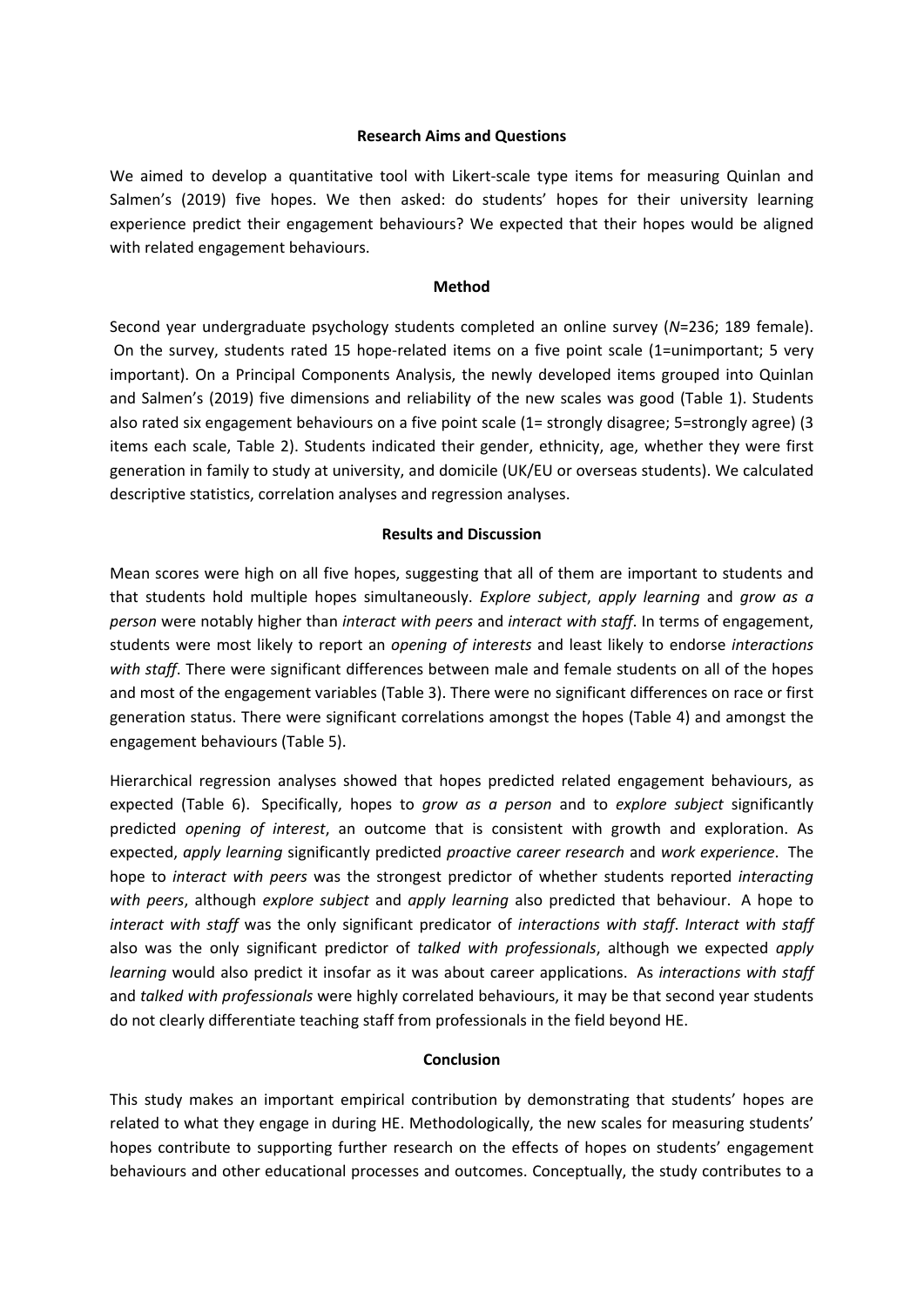more holistic view of student engagement that considers students' hopes for HE, not just their behaviours. Furthermore, it suggests an intermediate theory of students' specific hopes for HE, rather than relying on broad psychological constructs drawn from universal theories of motivation, as other holistic engagement models do (e.g. Kahu, 2013). Further research is needed on students in <sup>a</sup> variety of fields and in different universities and countries.

# **References:**

### **References**

Anderson, P., Anson, C. M., Gonyea, R. M., & Paine, C. (2016). How to create high-impact writing assignments that enhance learning and development and reinvigorate WAC/WID programs: What almost 72,000 undergraduates taught us. *Across the Disciplines, 13*(4) Retrieved from <http://search.ebscohost.com/login.aspx?direct=true&db=eric&AN=EJ1125989&site=ehost-live>; <http://wac.colostate.edu/atd/hip/andersonetal2016.cfm>

Astin, A.W. (1984/1999). Student Involvement: A Developmental Theory for Higher Education. Journal of College Student Development, 40(5), 518-529.

Brownell, J. E., & Swaner, L. E. (2010). *Five high-impact practices: Research on learning outcomes, completion and quality.* Washington, DC: Association of American Colleges and Universities.

Carini, R. M., Kuh, G. D., & Klein, S. P. (2006). Student engagement and student learning: Testing the linkages. *Research in Higher Education, 47*(1), 1-32.

Kahu, E. R. (2013). Framing student engagement in higher education. *Studies in Higher Education, 38*(5), 758-773.

Kuh, G. D. (2008). *High-impact educational practices: What they are, who has access to them, and why they matter*. Washington, D.C.: Association of American Colleges and Universities.

Kuh, G. D. (2009). What student affairs professionals need to know about student engagement. *Journal of College Student Development, 50*(6), 683-706.

Kuh, G. D. (2016). Making learning meaningful: Engaging students in ways that matter to them. *New Directions for Teaching and Learning,* (145), 49-56. [doi:10.1002/tl.20174](http://dx.doi.org/10.1002/tl.20174)

Miller, A. L., Rocconi, L. M., & Dumford, A. D. (2018). Focus on the finish line: Does high-impact practice participation influence career plans and early job attainment? *Higher Education, 75*(3), 489- 506.

Quinlan, K.M. and A. Salmen (2019). **Quinlan, K. M.** & Salmen, A. (2019, April). *The missing link in college student engagement research: What students want from their learning experience.* Paper presented at the annual meeting of the American Educational Research Association, Toronto, Canada. Retrieved from

[https://kar.kent.ac.uk/83405/3/What%20do%20students%20want%20from%20their%20experiences](https://kar.kent.ac.uk/83405/3/What%20do%20students%20want%20from%20their%20experiences%20AERA%20Final%20%281%29.pdf) [%20AERA%20Final%20%281%29.pdf](https://kar.kent.ac.uk/83405/3/What%20do%20students%20want%20from%20their%20experiences%20AERA%20Final%20%281%29.pdf)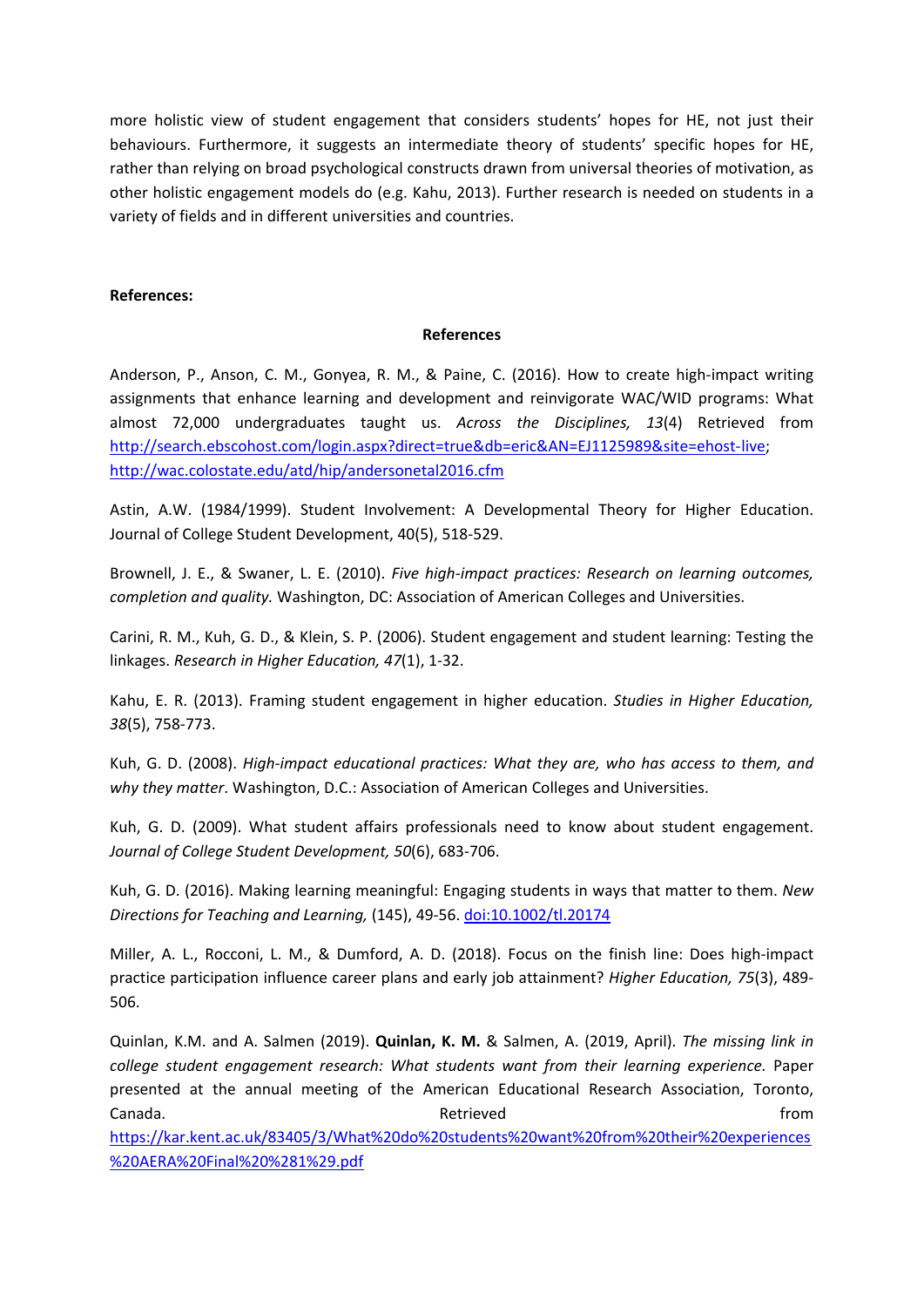Table 1. Items, pattern matrix of students' hopes for their learning experience and scale reliabilities (When you decided to come to this university, what learning experiences did you want? Please rate each statement: I=unimportant; 5 very important)

|                                                               |                       | Component |         |         |         |                               |
|---------------------------------------------------------------|-----------------------|-----------|---------|---------|---------|-------------------------------|
|                                                               | $1$ (H <sub>5</sub> ) | 2(H4)     | 3(H1)   | 4(H3)   | 5(H2)   | <b>Scale</b>                  |
| 1. become more confident                                      | .076                  | .086      | .712    | .021    | $-.013$ | <b>H1.Grow as person</b>      |
| 2. become more independent                                    | $-.005$               | $-.014$   | .904    | .081    | $-.015$ | (3 items; $\alpha = .711$ )   |
| 3. mature and grow as a person                                | $-.042$               | .012      | .699    | $-.227$ | .091    |                               |
| 4. gain a deeper understanding of a subject that interests me | $-.020$               | $-.020$   | .088    | .031    | .942    | <b>H2. Explore Subject</b>    |
| 5. explore in depth a subject that I enjoy                    | .014                  | $-.021$   | .006    | $-.008$ | .945    | $(3$ items; $\alpha = .926$ ) |
| 6. pursue my interest in my subject                           | .035                  | .048      | $-.077$ | $-.017$ | .900    |                               |
| 7. apply knowledge and skills to the real world               | .027                  | .138      | $-.069$ | $-719$  | .166    | <b>H3. Apply learning</b>     |
| 8. learn the knowledge and skills needed for a career.        | .069                  | $-.177$   | .113    | $-.829$ | $-.001$ | (3 items; $\alpha = .801$ )   |
| 9. gain knowledge/skills that are useful in the real world.   | $-.021$               | .107      | $-.010$ | $-.884$ | $-.060$ |                               |
| 10. Learn from and with other students                        | .051                  | .796      | $-.002$ | $-.082$ | .063    | <b>H4.</b> Interact with      |
| 11. Interact with other students                              | $-.049$               | .913      | .093    | .029    | $-.040$ | peers                         |
| 12. be part of a community of students                        | .073                  | .869      | $-.020$ | .013    | .000    | (3 items: $\alpha = .862$ )   |
| 13. have help and advice from teachers                        | .849                  | .064      | .060    | .036    | $-.021$ | <b>H5.</b> Interact with      |
| 14. interact with teachers with expertise in their subject    | .875                  | $-.041$   | $-.017$ | $-.035$ | .082    | staff                         |
| 15. have a good relationship with teachers                    | .923                  | .006      | $-.022$ | $-.015$ | $-.038$ | (3 items; $\alpha = .873$ )   |
| Eigenvalue                                                    | 5.678                 | 2.215     | 1.657   | 1.084   | 1.015   |                               |
| % Variance explained                                          | 37.9                  | 14.8      | 11.0    | 7.2     | 6.8     |                               |

The valuate explanated Principal Component Analysis. Rotation Method: Oblimin with Kaiser Normalization.<br>
a. Rotation converged in 8 iterations. H1=Grow as person; H2=Explore subject; H3=Apply learning; H4=Interact w/Peers

Table 2. Engagement behaviours scales, items and reliability (Please rate the extent to which you agree with each of these statements about your experiences during university; 1=strongly disagree; 5=strongly agree)

| <b>Scale</b>                         | <b>Ifems</b>                                                                                                                                                                                                                                    | <b>Reliability</b> |
|--------------------------------------|-------------------------------------------------------------------------------------------------------------------------------------------------------------------------------------------------------------------------------------------------|--------------------|
| E1. Opening interests                | My modules exposed me to new topics that interest me.<br>My modules made me aware of career paths I didn't know existed.<br>My modules opened up new interests.                                                                                 | $\alpha = .697$    |
| <b>E2.</b> Proactive career research | I've done my own research into career options.<br>I've taken the initiative to learn about different careers.<br>I've taken time to read about possible careers.                                                                                | $\alpha = 906$     |
| E3. Work experience                  | Work or volunteer experience helped me hone my interests.<br>Work or volunteer experience allowed me to get a taste of what this field is<br>like.<br>Work or volunteer experience helped me clarify my future plans.                           | $\alpha = 921$     |
| E4. Talked with professionals        | I've attended career fairs or career talks.<br>I've talked with professionals in this field.<br>I've met people who work in this field                                                                                                          | $\alpha = 745$     |
| E5. Interacted with peers            | I've learned from and with other students.<br>I've interacted with other students about my field.<br>I've been part of a community of students who care about this field.                                                                       | $\alpha = 813$     |
| E6. Interacted with staff            | I've communicated with teaching staff about my career interests.<br>I've communicated with teaching staff about the content of my course outside<br>of taught sessions.<br>I've communicated with teaching staff about my academic performance. | $\alpha = 862$     |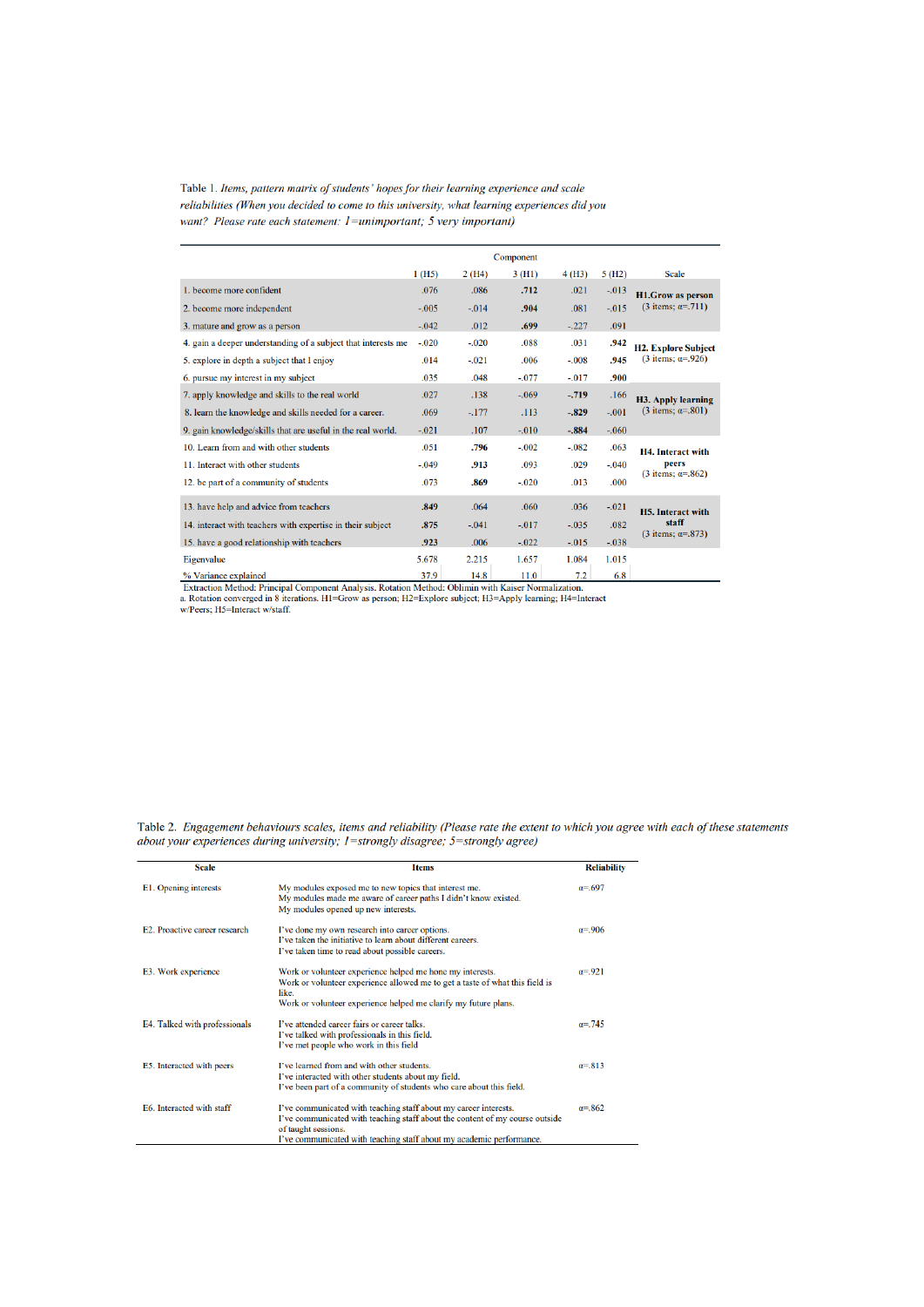Table 3. Means, standard deviations and T-test by gender for five hopes scales (H1-H5) and six engagement scales (E1-6)

|                                  | Range | Mean | SD   | Mean $F(SD)$ | Mean M (SD) |           | Cohen's d |
|----------------------------------|-------|------|------|--------------|-------------|-----------|-----------|
| H1. Grow as person               | 3.33  | 4.08 | .73  | 4.12(0.71)   | 3.88(.73)   | $2.04*$   | .34       |
| H <sub>2</sub> . Explore subject | 3.67  | 4.47 | .69  | 4.54(.64)    | 4.17(0.78)  | $3.32**$  | .56       |
| H3. Apply learning               | 3.00  | 4.33 | .67  | 4.37(.63)    | 4.13(0.79)  | $2.10*$   | .36       |
| H4. Interact with peers          | 3.67  | 3.71 | .92  | 3.77(.88)    | 3.39(1.04)  | $2.51*$   | .43       |
| H5. Interact with staff          | 4.00  | 3.83 | .88  | 3.93(.83)    | 3.33(.95)   | $4.18***$ | .71       |
| E1. Opening interests            | 4.00  | 3.99 | .71  | 4.02(0.72)   | 3.85(.70)   | 1.47      | .25       |
| E2. Proactive career research    | 4.00  | 3.85 | .98  | 3.92(.94)    | 3.53(1.12)  | $2.36*$   | .40       |
| E3. Work experience              | 4.00  | 3.03 | 1.03 | 3.13(1.01)   | 2.63(.99)   | $2.97**$  | .50       |
| E4. Talked with professionals    | 4.00  | 3.20 | 1.02 | 3.28(0.99)   | 2.79(1.07)  | $2.88**$  | .49       |
| E5. Interacted with peers        | 4.00  | 3.85 | .87  | 3.91(.83)    | 3.56(1.02)  | $2.41*$   | .41       |
| E6. Interacted with staff        | 4.00  | 2.76 | 1.09 | 2.80(1.06)   | 2.64(1.23)  | .85       | .14       |

1.09 LIERTER (WHIT SEE 1.09 LARET 1.09 LARET 1.09 LARET 1.09 LARET 1.09 N-2.36 (NORTHAT) 1.09 N-2.36 (NORTHAT) 1.109 LARET 1.09 N-2.36 (NORTHAT) 1.109 SS

#### Table 4. Pearson product moment correlation among demographic variables and hopes

|                                  | Gender    | Race      | Domicile |         |           | FirstGen Grow as person Explore subject Apply learning |           | Interact with<br>peers | Interact with<br>staff |
|----------------------------------|-----------|-----------|----------|---------|-----------|--------------------------------------------------------|-----------|------------------------|------------------------|
| Gender $(F=1;M=2)$               | 1.000     |           |          |         |           |                                                        |           |                        |                        |
| Race                             | .076      | 1.000     |          |         |           |                                                        |           |                        |                        |
| Domicile                         | .087      | $.450***$ | 1.000    |         |           |                                                        |           |                        |                        |
| FirstGen                         | .019      | .090      | $.117*$  | 1.000   |           |                                                        |           |                        |                        |
| H1. Grow as person               | $-.064$   | $.113*$   | .050     | $-.072$ | 1.000     |                                                        |           |                        |                        |
| H <sub>2</sub> . Explore subject | $-.164**$ | $-.058$   | .070     | $-.090$ | .191***   | 1.000                                                  |           |                        |                        |
| H <sub>3</sub> . Apply learning  | $-.068$   | .110      | $.138*$  | $-.013$ | $.358***$ | $.478***$                                              | 1.000     |                        |                        |
| H4. Interact with Peers          | $-.108$   | .062      | .094     | .093    | $.392***$ | $.219***$                                              | $.288***$ | 1.000                  |                        |
| H5. Interact with Staff          | $-.184**$ | .024      | .080     | .032    | $.303***$ | $.444***$                                              | $.368***$ | $.509***$              | 1.000                  |

Notes: General with State (I=Female; 2=Male); Race (0=White; 1=Home/EU BAME; Domicile (1=Home/EU; 2=Overseas); FirstGeneration in family to attend university (1=yes; 2=no).<br>N=234; \*p<05;\*\*p<01;\*\*\*p<01).